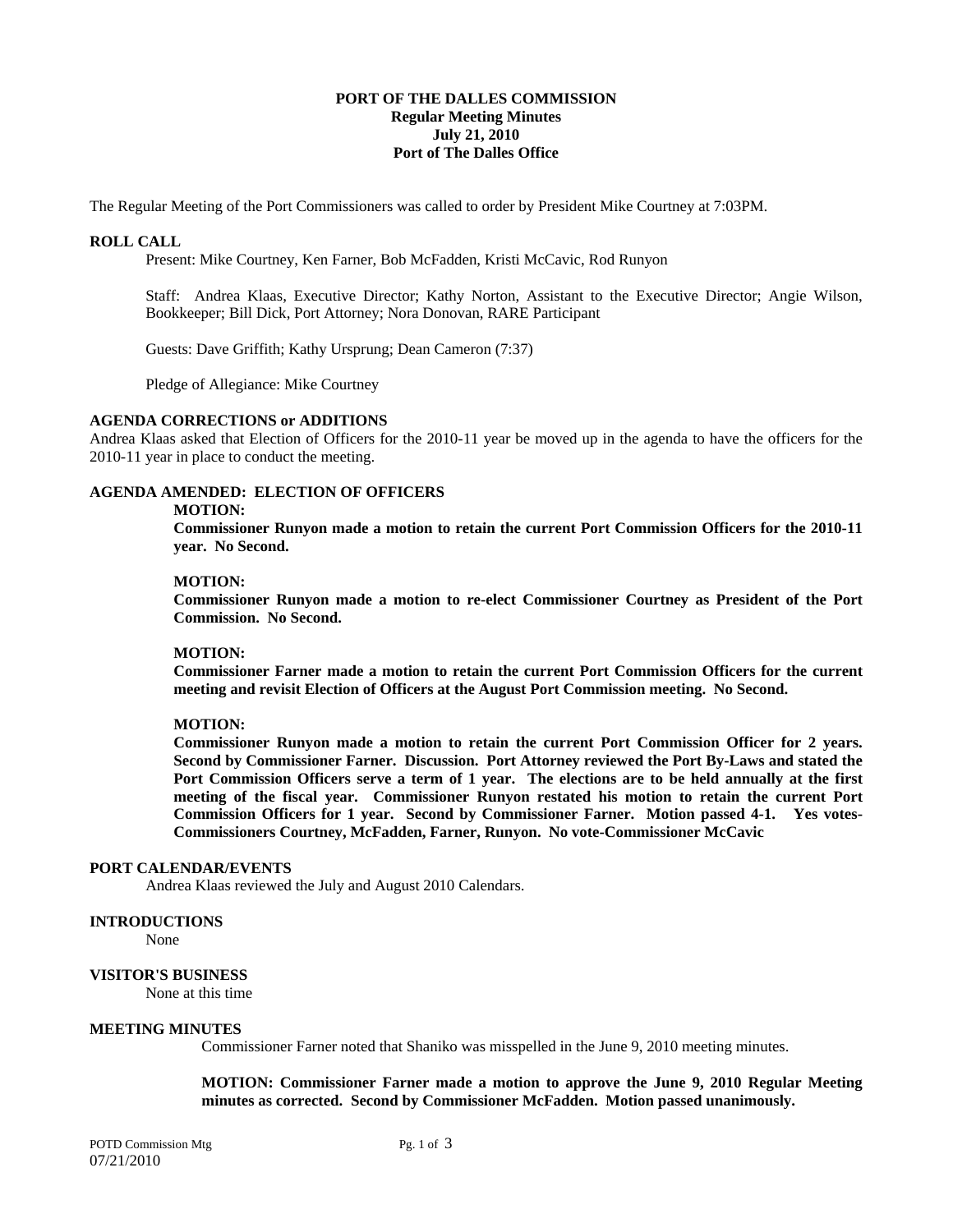**MOTION: Commissioner Farner made a motion to approve the June 22, 2010 Budget Hearing Minutes as presented. Second by Commissioner McCavic. Motion passed unanimously.** 

## **FINANCIALS**

Andrea Klaas and Angie Wilson reviewed the June 2010 and fiscal year 2009/10 financials.

**MOTION: Commissioner Farner made a motion to approve the June 2010 financials as presented. Second by Commissioner McCavic. Motion passed unanimously.** 

### **Agenda Change: VISITOR BUSINESS:**

Dean Cameron updated the Commission on the status of his project. The building is scheduled to start construction in a couple of weeks. Port Commission asked that pictures of other projects with comparable siding material be provided.

**MOTION: Commissioner McCavic made a motion to allow the project to move forward pending receipt of pictures showing other projects with examples of the siding proposed for this project. Second by Commissioner McFadden. Motion passed unanimously.** 

## **STAFF REPORT**

- *1. Addition to Agenda-Mid Columbia Economic Development District Board Member:* Andrea Klaas reported that it is the Port's turn to provide a Port representative on the MCEDD board. Commissioner Runyon volunteered to be the Port representative on the MCEDD Board.
- *2. Dirt Hugger –* Andrea Klaas updated the Commission on the status of Dirt Hugger's project and provided a budget outlining the needed improvements at the Mt. Fir site to help the Commission see how the Port might be able to contribute \$6,000.00 to the project.

**MOTION: Commissioner McFadden made a motion for Staff to ask Dirt Hugger where their need is as it applies to permanent improvements to the site and provide the \$6,000.00 towards those improvements. Second by Commission McCavic. Motion passed unanimously.** 

- *3.Monthly Highlights* Andrea Klaas: Lockheed Martin-Andrea reported on her meeting with Bill Bath and two others from Lockheed. Further discussion in Executive Session; Google Event for Wonderworks-Commissioner McCavic gave a nice speech on why the Port was involved in the WonderWorks building; Contractor/Engineer Meetings-Andrea reported on her meetings with two contractors to talk about how the Port might bid a site improvement project. Further discussion in Executive Session: Workforce Response Team: Andrea has been appointed to this Team; OID Annual Meeting-Andrea reported that due to Oregon and Washington State budgets reducing funding to the Gorge Commission, the Gorge Commission will likely have reduced staffing; NW River Partners-Andrea provided information on the NW River Partners for the Board's review. The item will be placed on the August meeting agenda for further discussion.
- *4.RARE Update* Nora Donovan updated the Commission on her activities for the past month. The website maintenance handbook is done*.* Nora has been working with staff on training. Nora presented the Commission with plaques listing all the Port Commissioners and Port Managers with dates of service since the Port was created. Nora stated that she has enjoyed her time with the Port of The Dalles – her last official day as a RARE volunteer with the Port will be August 13, 2010.
- *5.Marina Update* Kathy Norton updated the Commission on activities and issues at the Marina. Moorage lease payments are coming in, those not paid by 8/1/2010 will receive a reminder and be charged a late fee. Kathy reported that the recent sewer problem has been resolved. She continues to work with DEQ while they review the issue and make a determination on action required against the Port for potential illegal discharge into the Marina. Staff is developing a new policy regarding sewer installation and maintenance at the Marina that will require the sewer tank to be above the water line at all times.

## **MOTION: Commissioner McFadden made a motion that Staff develop a policy, to be effective immediately, that will ensure the boathouse sewer tanks are above the waterline at all times. Second by Commissioner McCavic. Motion passed unanimously.**

The Vacation Occupancy/Full time Occupancy discussion was moved to Executive Session